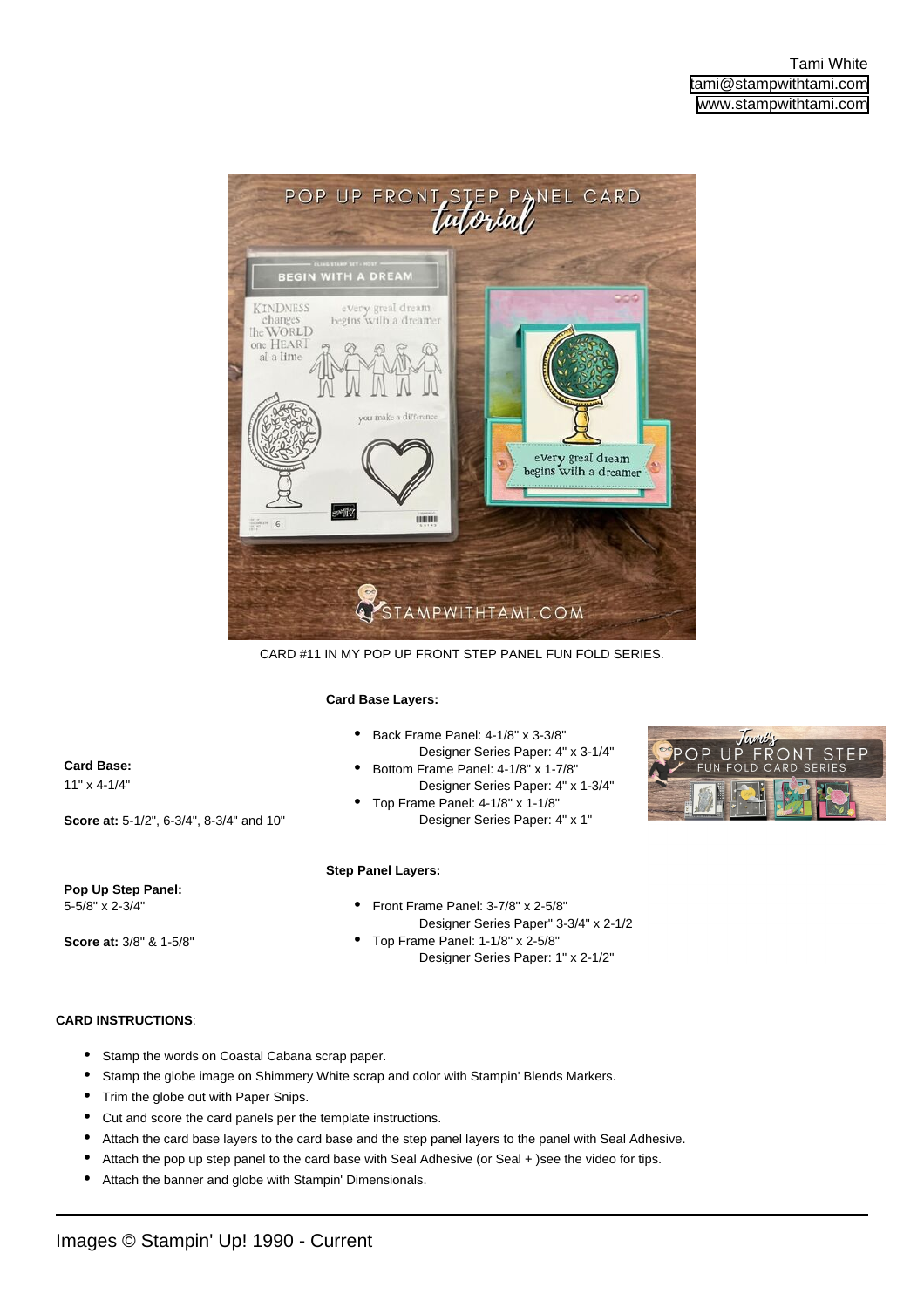## Begin with a Dream Pop Up Front Step Card #11

Tami White [tami@stampwithtami.com](mailto:tami@stampwithtami.com) [www.stampwithtami.com](http://www.stampwithtami.com)

• Attach Iridscent Rhinestones.



[Stamp Set](https://www.stampinup.com/products/begin-with-a-dream-cling-stamp-set-english?dbwsdemoid=73215)



[Dream Host Cling](https://www.stampinup.com/products/begin-with-a-dream-cling-stamp-set-english?dbwsdemoid=73215) [\(English\) - 159143](https://www.stampinup.com/products/begin-with-a-dream-cling-stamp-set-english?dbwsdemoid=73215) [Tuxedo Black](https://www.stampinup.com/products/memento-ink-pad-tuxedo-black?dbwsdemoid=73215) [Memento Ink Pad -](https://www.stampinup.com/products/memento-ink-pad-tuxedo-black?dbwsdemoid=73215) [132708](https://www.stampinup.com/products/memento-ink-pad-tuxedo-black?dbwsdemoid=73215)



[Hues Of](https://www.stampinup.com/products/hues-of-happiness-12-x-12-30-5-x-30-5-cm-designer-series-paper?dbwsdemoid=73215) [Happiness 12" X](https://www.stampinup.com/products/hues-of-happiness-12-x-12-30-5-x-30-5-cm-designer-series-paper?dbwsdemoid=73215) [12" \(30.5 X 30.5](https://www.stampinup.com/products/hues-of-happiness-12-x-12-30-5-x-30-5-cm-designer-series-paper?dbwsdemoid=73215) [Cm\) Designer](https://www.stampinup.com/products/hues-of-happiness-12-x-12-30-5-x-30-5-cm-designer-series-paper?dbwsdemoid=73215) [Series Paper -](https://www.stampinup.com/products/hues-of-happiness-12-x-12-30-5-x-30-5-cm-designer-series-paper?dbwsdemoid=73215) [158822](https://www.stampinup.com/products/hues-of-happiness-12-x-12-30-5-x-30-5-cm-designer-series-paper?dbwsdemoid=73215)



[Bermuda Bay](https://www.stampinup.com/products/bermuda-bay-stampin-blends-combo-pack?dbwsdemoid=73215) [Stampin' Blends](https://www.stampinup.com/products/bermuda-bay-stampin-blends-combo-pack?dbwsdemoid=73215) [Combo Pack -](https://www.stampinup.com/products/bermuda-bay-stampin-blends-combo-pack?dbwsdemoid=73215) [154878](https://www.stampinup.com/products/bermuda-bay-stampin-blends-combo-pack?dbwsdemoid=73215)



[Granny Apple](https://www.stampinup.com/products/granny-apple-green-stampin-blends-combo-pack?dbwsdemoid=73215) [Green Stampin'](https://www.stampinup.com/products/granny-apple-green-stampin-blends-combo-pack?dbwsdemoid=73215) [Blends Combo](https://www.stampinup.com/products/granny-apple-green-stampin-blends-combo-pack?dbwsdemoid=73215) [Pack - 154885](https://www.stampinup.com/products/granny-apple-green-stampin-blends-combo-pack?dbwsdemoid=73215)



[Daffodil Delight](https://www.stampinup.com/products/dafodill-delight-stampin-blends-combo-pack?dbwsdemoid=73215) [Stampin' Blends](https://www.stampinup.com/products/dafodill-delight-stampin-blends-combo-pack?dbwsdemoid=73215) [Combo Pack -](https://www.stampinup.com/products/dafodill-delight-stampin-blends-combo-pack?dbwsdemoid=73215) [154883](https://www.stampinup.com/products/dafodill-delight-stampin-blends-combo-pack?dbwsdemoid=73215)



[Iridescent](https://www.stampinup.com/products/iridescent-rhinestones-basic-jewels?dbwsdemoid=73215) [Rhinestones Basic](https://www.stampinup.com/products/iridescent-rhinestones-basic-jewels?dbwsdemoid=73215) [Jewels - 158130](https://www.stampinup.com/products/iridescent-rhinestones-basic-jewels?dbwsdemoid=73215)



[Bermuda Bay 8-](https://www.stampinup.com/products/cardstock-8-1-2-x-11-bermuda-bay?dbwsdemoid=73215) [1/2" X 11"](https://www.stampinup.com/products/cardstock-8-1-2-x-11-bermuda-bay?dbwsdemoid=73215) [Cardstock -](https://www.stampinup.com/products/cardstock-8-1-2-x-11-bermuda-bay?dbwsdemoid=73215) [131197](https://www.stampinup.com/products/cardstock-8-1-2-x-11-bermuda-bay?dbwsdemoid=73215)



[Shimmery White 8-](https://www.stampinup.com/products/cardstock-8-1-2-x-11-shimmery-white?dbwsdemoid=73215) [1/2" X 11"](https://www.stampinup.com/products/cardstock-8-1-2-x-11-shimmery-white?dbwsdemoid=73215) [Cardstock -](https://www.stampinup.com/products/cardstock-8-1-2-x-11-shimmery-white?dbwsdemoid=73215) [101910](https://www.stampinup.com/products/cardstock-8-1-2-x-11-shimmery-white?dbwsdemoid=73215)



[Stylish Shapes](https://www.stampinup.com/products/stylish-shapes-dies?dbwsdemoid=73215) [Dies - 159183](https://www.stampinup.com/products/stylish-shapes-dies?dbwsdemoid=73215)



[Paper Snips](https://www.stampinup.com/products/scissors-paper-snips?dbwsdemoid=73215) [Scissors - 103579](https://www.stampinup.com/products/scissors-paper-snips?dbwsdemoid=73215)



[131297](https://www.stampinup.com/products/cardstock-8-1-2-x-11-coastal-cabana?dbwsdemoid=73215)

[Stampin' Seal -](https://www.stampinup.com/products/stampin-seal?dbwsdemoid=73215) [152813](https://www.stampinup.com/products/stampin-seal?dbwsdemoid=73215)



[Stampin'](https://www.stampinup.com/products/stampin-dimensionals?dbwsdemoid=73215) [Dimensionals -](https://www.stampinup.com/products/stampin-dimensionals?dbwsdemoid=73215) [104430](https://www.stampinup.com/products/stampin-dimensionals?dbwsdemoid=73215)



[Stampin' Cut &](https://www.stampinup.com/products/stampin-cut-emboss-machine?dbwsdemoid=73215) [Emboss Machine -](https://www.stampinup.com/products/stampin-cut-emboss-machine?dbwsdemoid=73215) [149653](https://www.stampinup.com/products/stampin-cut-emboss-machine?dbwsdemoid=73215)